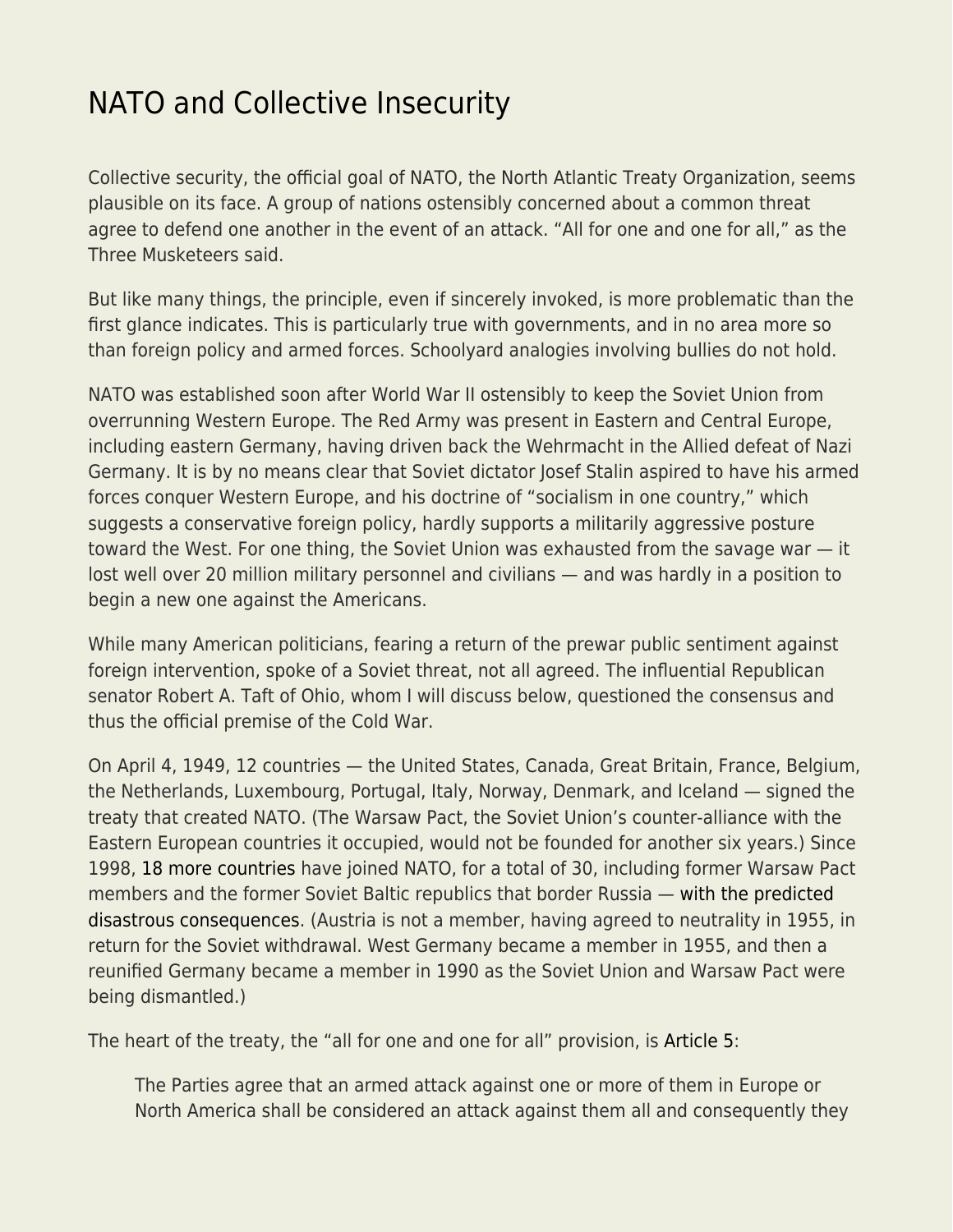agree that, if such an armed attack occurs, each of them, in exercise of the right of individual or collective self-defence recognized by Article 51 of the Charter of the United Nations, will assist the Party or Parties so attacked by taking forthwith, individually and in concert with the other Parties, such action as it deems necessary, including the use of armed force, to restore and maintain the security of the North Atlantic area. [Emphasis added.]

Note the italic phrase: in the event of an attack on a member, each other member will assist by taking "such action as it deems necessary, including the use of armed force." Strangely, this clearly provided wiggle room is never mentioned in the news commentaries about NATO and the Russia-Ukraine war. Why would that be? The reason for the hedge was that, in light of the constitutional delegation of the war power exclusively to Congress, the Senate would have had a problem ratifying a treaty that obligated the country to go to war automatically. (Ironically, President Truman went to war in Korea, which was not a NATO member, without a declaration of war. He called it a "police action.")

The Senate ratified the NATO treaty 82-13 on July 21, 1949. Among those who voted nay was Sen. Taft. Who was he and what were the grounds for his vote?

Taft was the elder son of the late President and Chief Justice William Howard Taft. Sen. Taft had earlier voted to approve U.S. entry into the United Nations but doubted it would be effective, among other reasons, because, of the veto power held by the five permanent members of the Security Council: the United States, Soviet Union, Great Britain, France, and China.

Because of the influence and respect he had earned, Taft became known as Mr. Republican and was the Senate majority leader at the beginning of the Eisenhower administration, from January 3 to July 31, 1953, when he died. He had tried for the Republican presidential nomination three times, in 1940, 1948, and 1952, but failed because the Republican establishment had committed itself to bipartisan multilateral internationalism. As a principled noninterventionist, Taft had no chance.

Earlier, Taft had spoken against U.S. entry into World War II, having witnessed firsthand the unprecedented horrendous destruction and tyrannical aftermath of the first world war, propelled by U.S. intervention under President Wilson. Like other antiwar Republicans, Taft ended his opposition to entry into World War II after Japan attacked Pearl Harbor. (He objected to President Roosevelt's shameful internment of Japanese-Americans beginning in 1942, which the Supreme Court later endorsed.)

Taft's opponents smeared him as an isolationist, an unfair charge. His default position was against U.S. foreign military intervention because he feared it would lead to war, a loss of American liberty and economic stability, constitutionally compromising alliances, and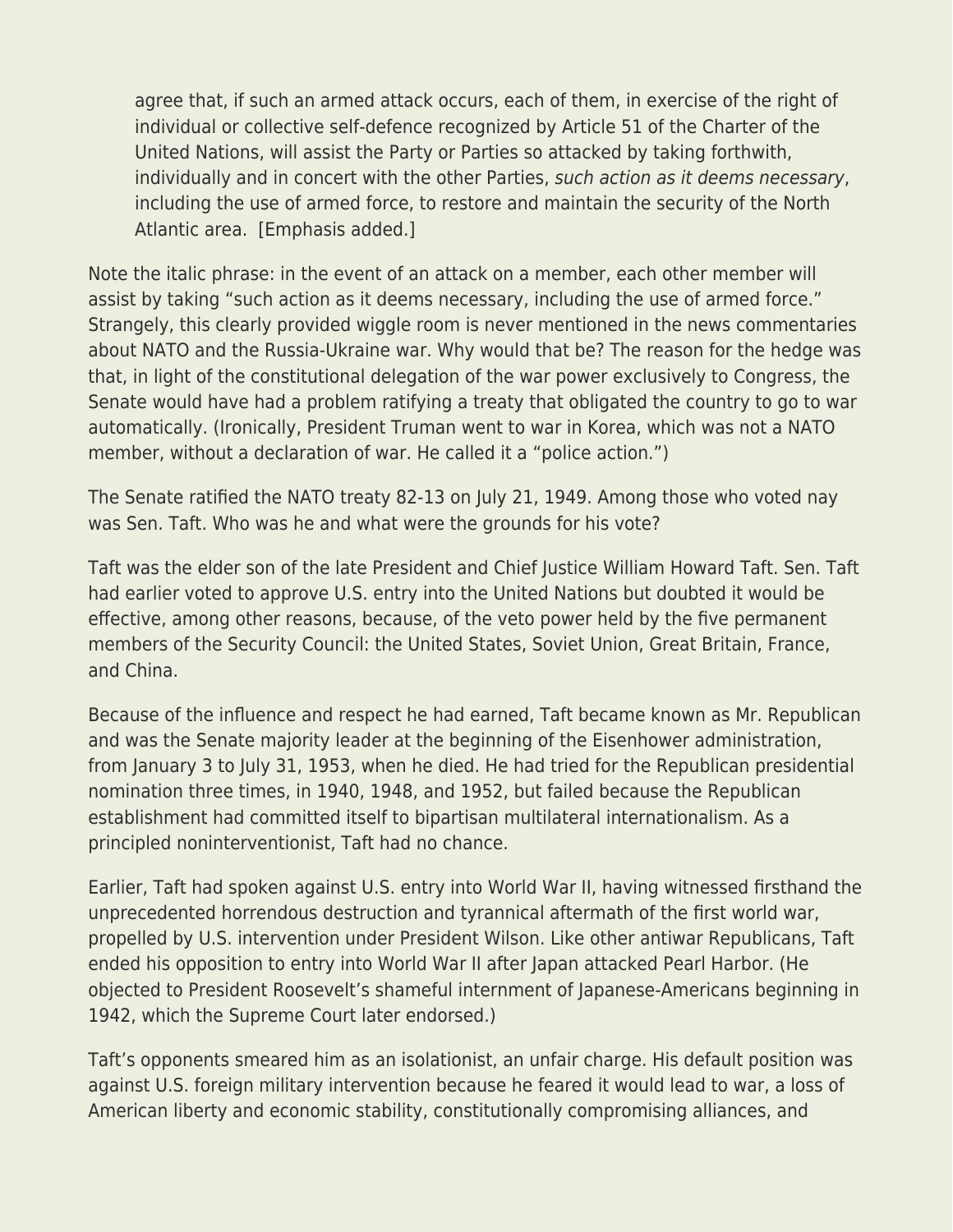foreign resentment of America. On the other hand he supported an internationally administered rule of law, complete with a court and enforcement mechanism, to protect smaller, weaker nations from domination. That regime, however, would have had no power to meddle in the internal affairs of nations. Taft did favor giving Western Europe assurances regarding a Soviet military threat. (More below.) Taft also voted for, after initially opposing, both Truman's postwar military aid to Turkey and Greece and the Marshall Plan for Western Europe.)

He also opposed the U.S. government's encouragement of American investment in other countries because he foresaw that it would lead to imperialism, again, creating resentment against America. Taft thought the United States should set an example by protecting its own freedom, not by imposing values on others. Taft, who disliked the label conservative, which he associated with the plutocracy, was not a consistent libertarian, but it's clear that individual liberty and the imperative to limit centralized bureaucratic power topped his political values. For that reason he inspired several future libertarian stalwarts, including Murray Rothbard, Ralph Raico, and Leonard Liggio, to join Youth for Taft when the senator ran, unsuccessfully, against Dwight Eisenhower for the 1952 Republican nomination.

On April 12, 1949, Truman in a [speech to the Senate](https://teachingamericanhistory.org/document/speech-asking-the-senate-to-ratify-the-north-atlantic-treaty/) urged ratification of the North Atlantic treaty, expressing the official line: "The security and welfare of each member of the community depend upon the security and welfare of all."

In opposing NATO, Taft gave a [speech](https://teachingamericanhistory.org/document/speech-on-the-north-atlantic-treaty/) to the Senate on July 26, 1949. In it he criticized the alliance system for, among other things, subordinating U.S. foreign policy to the policies of the other member nations, which might unjustifiably provoke an attack. Note its current relevance:

[T]he Atlantic Pact goes much further. It obligates us to go to war if at any time during the next 20 years anyone makes an armed attack on any of the 12 nations. Under the Monroe Doctrine we could change our policy at any time. We could judge whether perhaps one of the countries had given cause for the attack. Only Congress could declare a war in pursuance of the doctrine. Under the new pact the President can take us into war without Congress. But, above all the treaty is a part of a much larger program by which we arm all these nations against Russia…. A joint military program has already been made…. It thus becomes an offensive and defensive military alliance against Russia. I believe our foreign policy should be aimed primarily at security and peace, and I believe such an alliance is more likely to produce war than peace. A third world war would be the greatest tragedy the world has ever suffered. Even if we won the war, we this time would probably suffer tremendous destruction, our economic system would be crippled, and we would lose our liberties and free system just as the Second World War destroyed the free systems of Europe. It might easily destroy civilization on this earth…[Emphasis added.]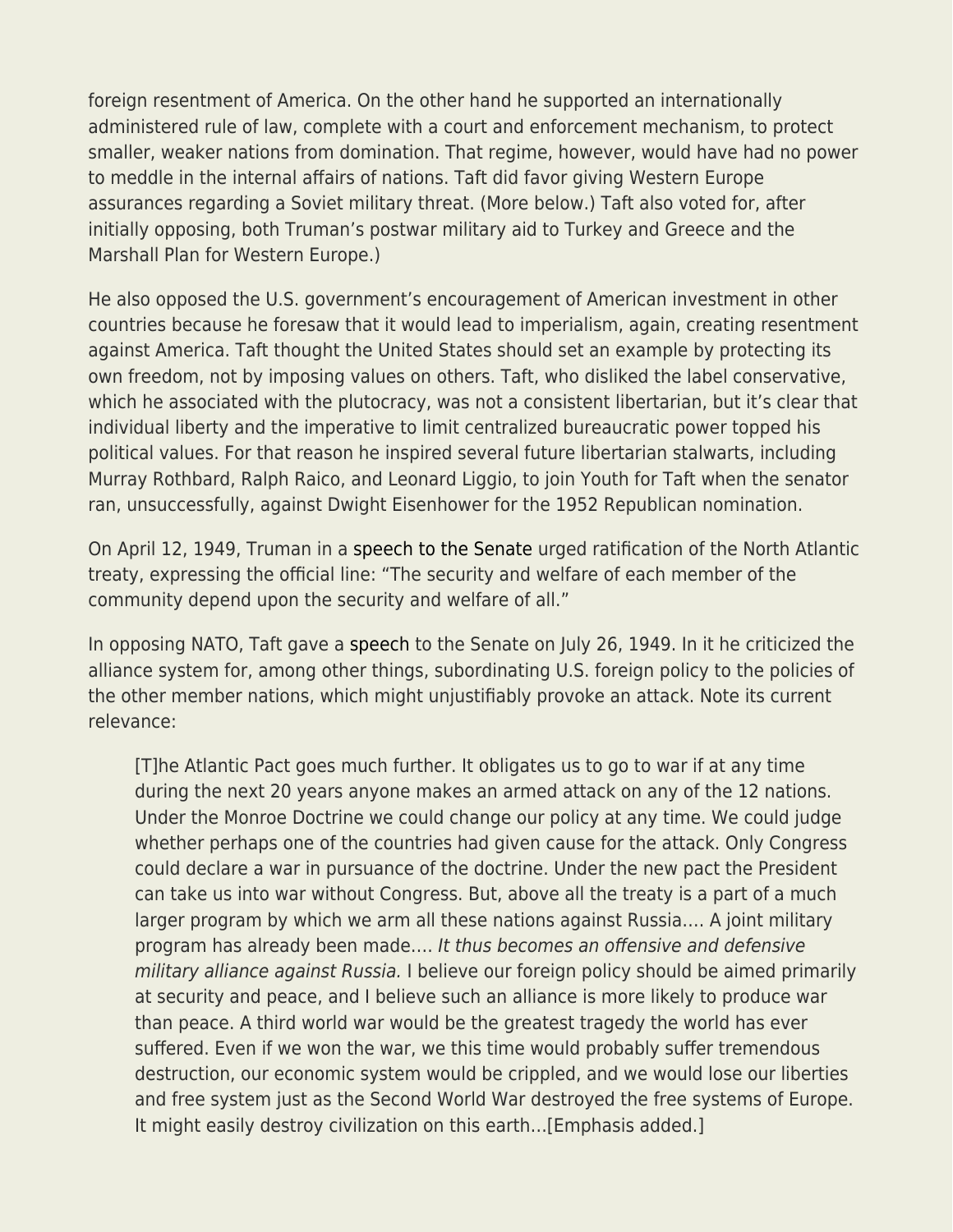Taft continued (again note the relevance):

If we undertake to arm all the nations around Russia from Norway on the north to Turkey on the south, and Russia sees itself ringed about gradually by so-called defensive arms from Norway and. Denmark to Turkey and Greece, it may form a different opinion. It may decide that the arming of western Europe, regardless of its present purpose, looks to an attack upon Russia….

How would we feel if Russia undertook to arm a country on our border; Mexico, for instance?

He also said America could not afford the foreign policy of which NATO is a part.:"we can't let them [the Russian and Chinese communists ] scare us into bankruptcy and the surrender of all liberty, or let them determine our foreign policies…. If the President is unwilling to recommend more taxes for fear of creating a depression, then we must have reached the limit of our taxpaying ability and we ought not to start a new and unnecessary building project…."

And more: NATO "is a step backward — a military alliance of the old type where we have to come to each others' assistance no matter who is to blame, and with ourselves the judges of the law."

From his prominent position, Taft made sure the public would hear a debate about postwar foreign policy. The bipartisan establishment surely would have preferred he had not done so.

As he prepared to run for the 1952 Republican presidential nomination, he published his book A Foreign Policy for Americans, in which he called for American "moral leadership" rather than imperial domination:

I do not think this moral leadership justifies engaging in any preventive war, or going to the defense of one country against another, or getting ourselves in a vulnerable fiscal and economic position at home which may invite war. I do not believe any policy which has behind it the threat of military force is justified as part of the basic foreign policy except to defend the liberty of our own people.

For some time now, American foreign policy has been sadly contrary to Taft's advice. The price measured in lives and treasure, for Americans and non-Americans, is beyond measure. Taft would be horrified but not surprised by what NATO has wrought and by what is happening today.

Further reading: